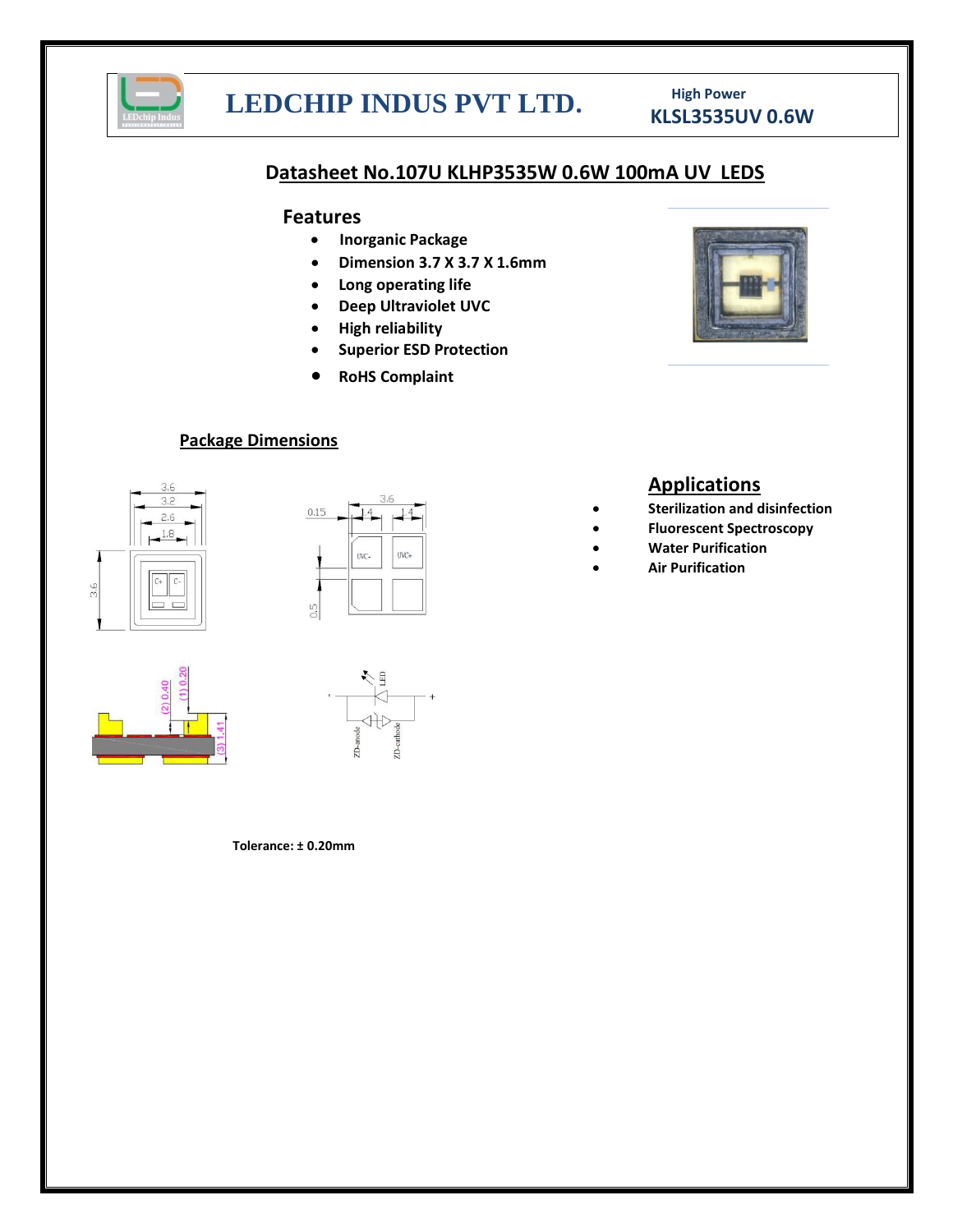## **Characteristics of UVC LED**

| Parameter                 | Symbol                    | <b>Units</b> | <b>Values</b> |  |
|---------------------------|---------------------------|--------------|---------------|--|
| Peak Wavelength           | λp                        | nm           | 275-285       |  |
| <b>Radiant Flux</b>       | $\Phi_{\rm e}$            | mW           | $10-12,12-18$ |  |
| <b>Forward Voltage</b>    | $\mathsf{V}_{\mathsf{f}}$ |              | $5 - 7$       |  |
| <b>Thermal Resistance</b> | $R_{\rm th}$              | °C/W         | $<$ 10        |  |
| Spectrum Half Width       | Δλ                        | nm           | 9.2           |  |
| View Angle                | $2\theta_{1/2}$           | deg          | 120           |  |

### **Electrical/ Optical Characteristics at I<sup>f</sup> =100mA Ta=25<sup>o</sup>C RH=40%**

On Request: Wavelength 250-275nm, Flux 12-50mW

Above single LED can give a dose of 700 mJ in every minute. We design the LEDs Array as per your disinfection Dose, object distance; Recommended Dose for Disinfection is minimum 30mJ/cm<sup>2</sup>

### **Absolute Maximum Rating (Ta=25oC,RH=40%)**

| <b>Parameter</b>                           | Symbol                            | <b>Units</b> | <b>Values</b>    |  |  |
|--------------------------------------------|-----------------------------------|--------------|------------------|--|--|
| <b>Maximum Rating Forward Current</b>      | <b>IF</b> max                     | mA           | 120              |  |  |
| <b>Maximum Rating Junction Temperature</b> | $\mathsf{\Gamma}_{\mathsf{imax}}$ | $^{\circ}$ C | 120              |  |  |
| <b>Operating Temperature Range</b>         | $\mathsf{T}_{\mathsf{opr}}$       | $^{\circ}$ C | $-10^{\sim}+85$  |  |  |
| Storage Temperature Range                  | ${\mathsf T}_{\text{stg}}$        | $^{\circ}$   | $-40^\sim + 100$ |  |  |

**Note:** Operating the LED beyond the listed maximum ratings may affect device's reliability and cause permanent damage. These or any other conditions beyond those indicated under recommended operating conditions are implied. The exposure to the absolute maximum rated conditions may affect device reliability.